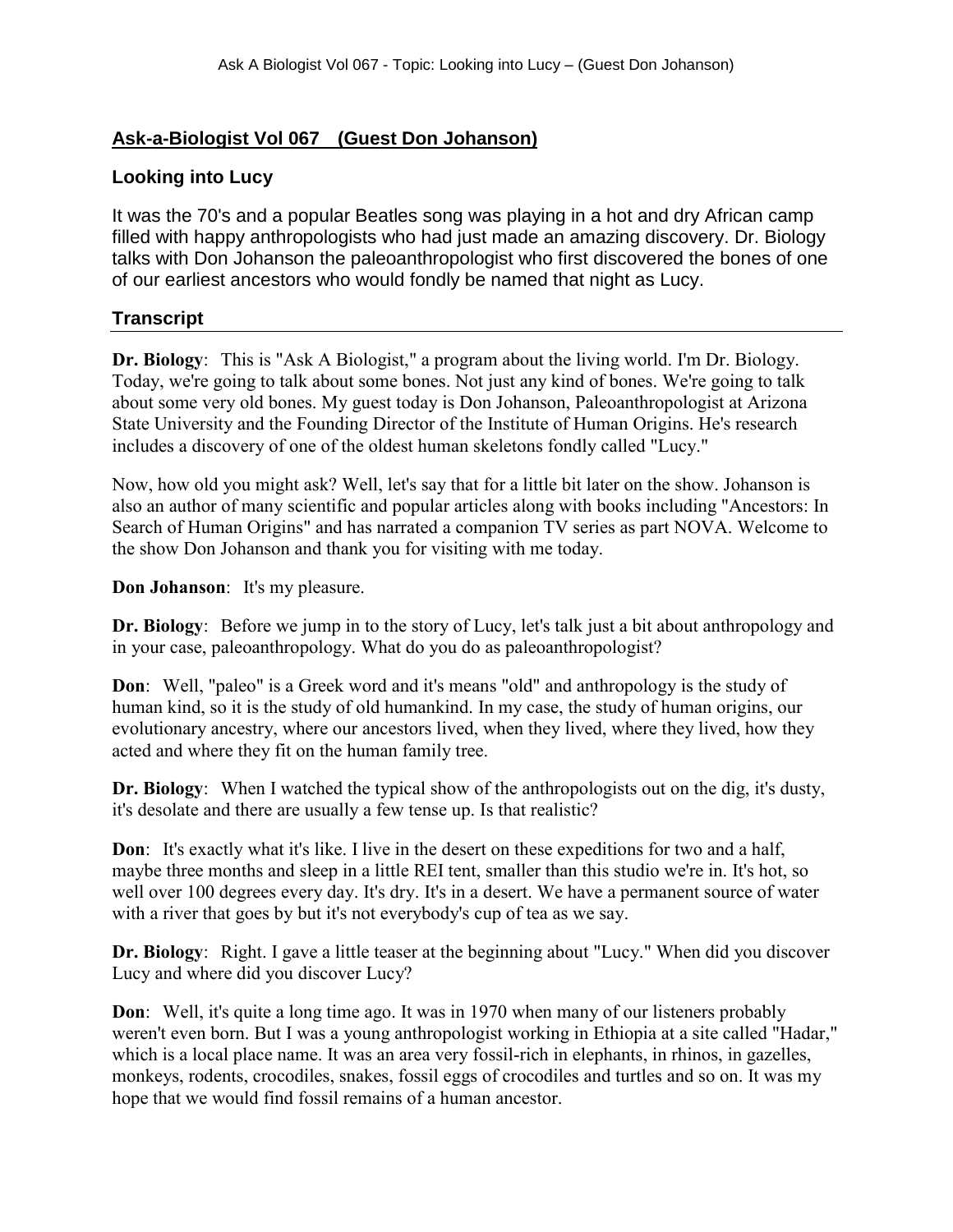In 1973, I was fortunate in finding a piece of arm bone, actually part of the elbow, that led to about 40 percent of those single skeleton that is now dated at 3.2 million years and has become known popularly as "Lucy."

**Dr. Biology**: Well, that actually brings up a couple of questions that I had because we see this in television shows, not uncommon to see someone digging up bones and putting them back together. But first of all, they're not all in one piece anymore, right?

**Don**: That's correct.

**Dr. Biology**: You said it's 40 percent, so it seems like you're putting together like the ultimate jigsaw puzzle.

**Don**: It's an interesting puzzle because it's a puzzle that doesn't come with a box. It doesn't come with a complete picture so you have to know your anatomy very well. You have to know the shape of bones and how they fit together. In Lucy's case, every bones had had to be glued together again after 3.2 million years. Part of her skull had to be reconstructed and that takes a great deal of knowledge about the anatomy of these bones.

**Dr. Biology**: Did you get it right the first time?

**Don**: I think I got it pretty right. I think I got a 99 or something like that.

**Dr. Biology**: You got a 99? OK. When we think about early humans, we always have a tendency to think about what we think of humans today. The thing about Lucy is she wouldn't look like the typical human that we think of today at least in stature. She is not as tall as what we would think of as the typical adult human.

**Don**: Lucy was quite distinctive and different from us. The one thing that we recognize in all humans that I had mentioned was upright walking, walking on two legs. If our listeners think of every other mammal on the planet, they all walk on four legs, we're very peculiar and very unique. That's one of our defining features, walking upright. Lucy was an adult. We could tell that because her adult teeth had erupted or wisdom tooth, for example, so she had stopped growing.

She was only about three and a half feet tall, which is pretty short for an adult. Also, she had a very small brain -- a brain about the size of a modern chimpanzee. The other thing I think that would strike us if we saw her walking around the classroom would be the fact that she had a very projecting face like a chimpanzee, for example.

**Dr. Biology**: You say that Lucy was mostly an adult, any reasonable idea of how old she might have been or is that just way too hard to figure out?

**Don**: Well, if we look at a modern jaw like hers with the wisdom tooth erupted, she'd be about 18 years old, but some of my colleagues here at Arizona State University have looked at how teeth grow. We might not think of this but each day we lay down, a layer of enamel like a tree ring and they can count those rings and they can determine how fast they're laid down. Lucy probably died around 11 years old, as an adult.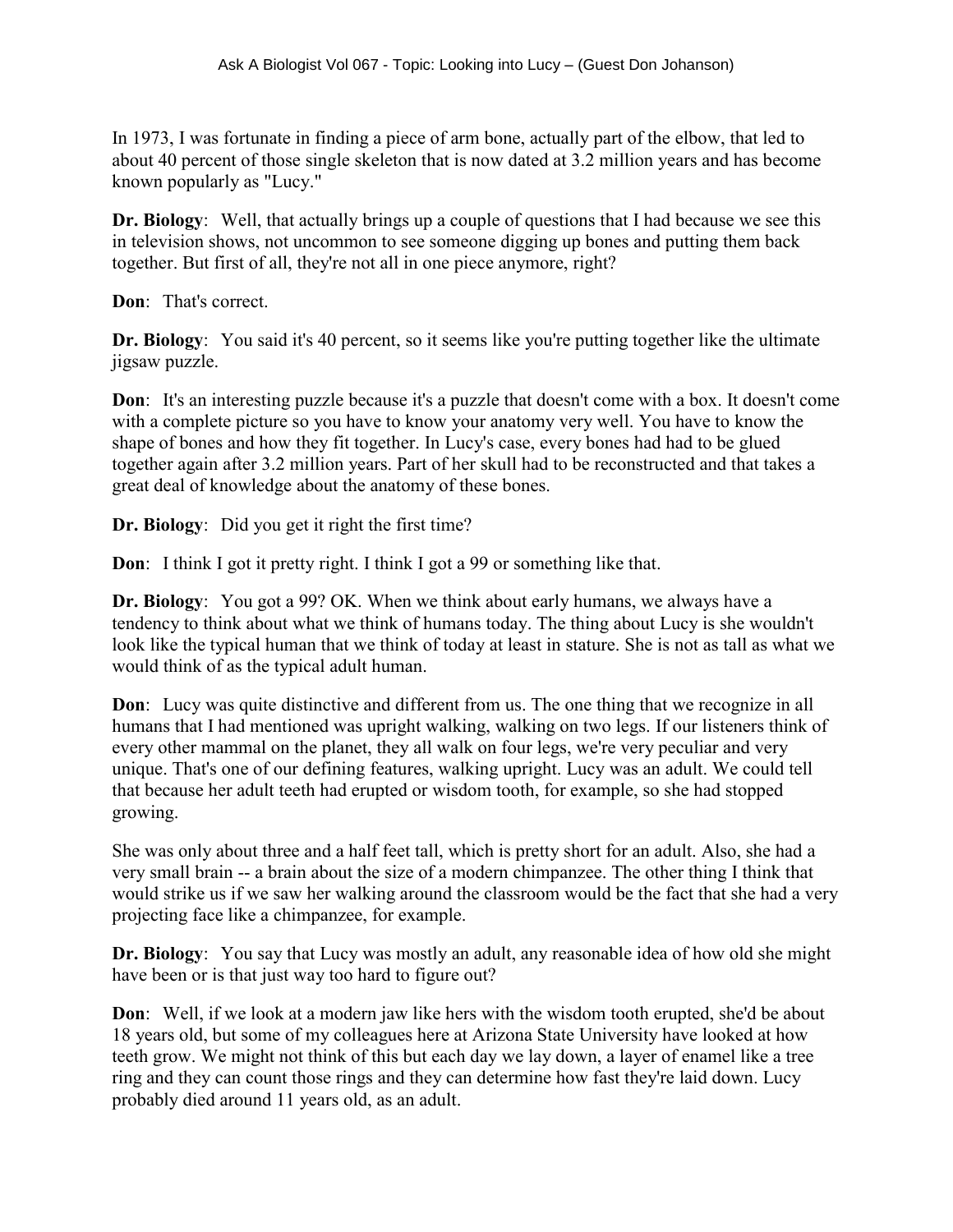**Dr. Biology**: Wow! That is different.

**Don**: That is very different from us.

**Dr. Biology**: It's also interesting, because when we talk about bones, when we talk about teeth, even though they have calcium, and they're very similar, they're not the same. Teeth are not bones. If you go up to our bone lab, for example, you can do an X-ray, a virtual X-ray of a human, and we have all the IDs, and we have the teeth in there. But whenever you click on the ID, they turn red, instead of blue, for the identification, just to remind everyone that teeth are not bones.

**Don**: They are the hardest substance in our body, enamel.

**Dr. Biology**: Was Lucy...Did she eat both plants and meat, or was she a carnivore, an omnivore?

**Don**: I think she was predominantly a vegetarian. I think she ate a lot of fruit that was abundant in the trees, and whether she ate much else, in terms of grass, or leaves, is hard to determine, but she undoubtedly ate wonderful things like termites, ants, bird's eggs.

There were fresh water crabs. There were turtle eggs, and crocodile eggs, found near where I discovered her, and I suppose the occasional lizard, or bird, that she could catch, she would eat. But she certainly wasn't a hunting carnivore, because she didn't make stone tools. This is pre stone tools, and she was predominantly a vegetarian.

I imagine a tasty crocodile egg, now and then, would be terrific.

**Dr. Biology**: You mentioned termites and other kinds of insects, very high in protein. Western diets, people can, they usually go, "Ugh," when they think about that, but a lot of other cultures in the world, that's really a mainstay of their diet.

**Don**: That's right.

**Dr. Biology**: When you're talking about what they would eat, what about the climate? What was the climate like when Lucy was walking around?

**Don**: The site is not far from the equator in Africa, in northeastern Ethiopia, so I imagine it was quite warm and sunny, from that perspective, but reconstructing the environment that other colleagues of mine here at the institute have worked on, suggest that it was more woodland, more wooded.

It wasn't a closed forest, like the Congo or something, but it was more wooded, and less grassy. Grasslands seemed to have developed much later, after Lucy.

**Dr. Biology**: Again, humans today, one of the things we're doing right now on the show is we're communicating. We're using language. When did humans start using language, and how do we know this?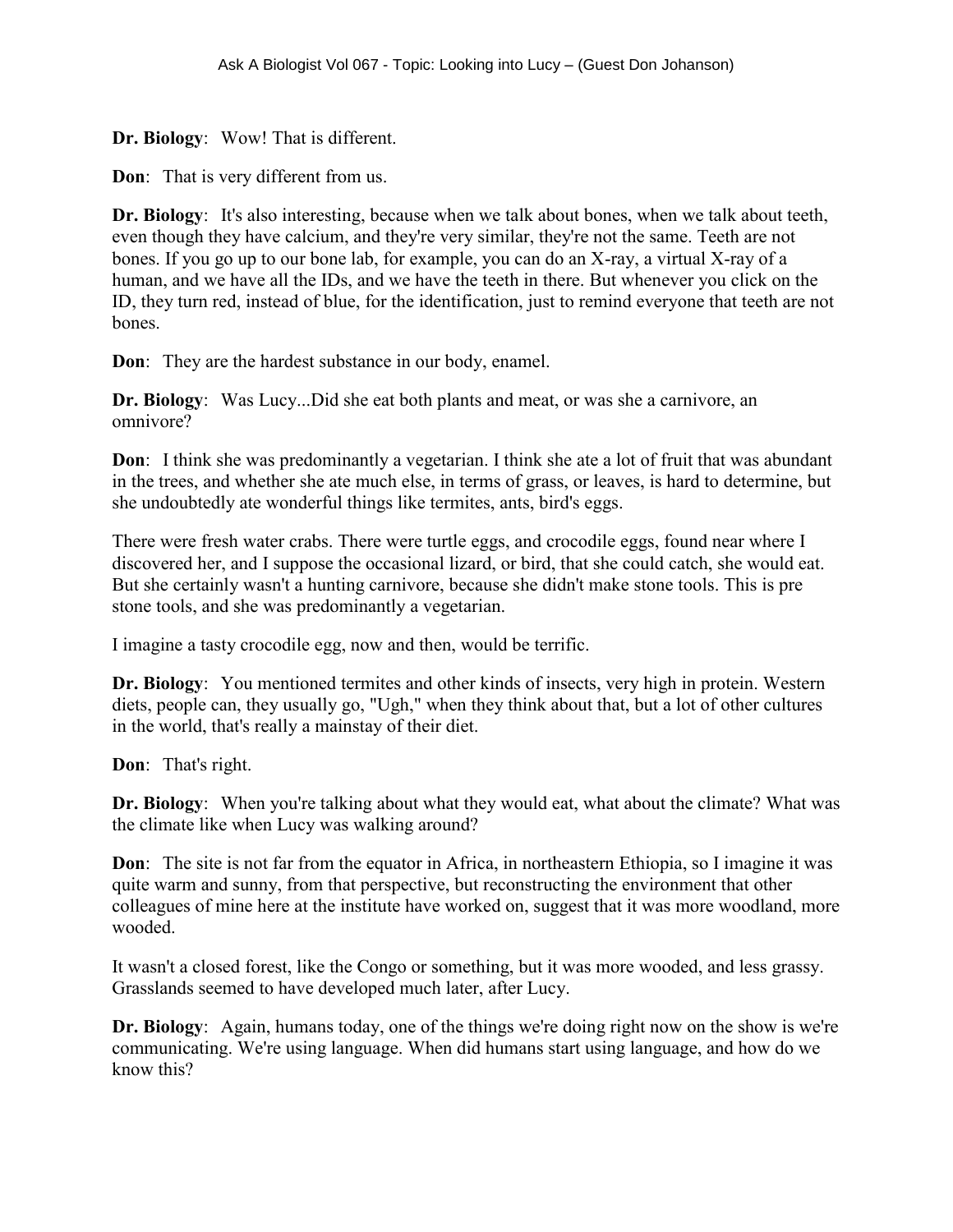**Don**: That's probably the most talked about question in anthropology, because it's another one of our defining features, because only humans communicate with this abstract, symbolic language. The only thing we can do is look at proxies, things we're able to do because we think in a symbolic way.

That would probably be rock art. The oldest rock art we have in Europe is probably close to 30,000 years in age. There are indications in southern Africa that engravings on pieces of soft rock, like ochre, might be as old as 70,000 or 80,000 years.

It's a fairly recent development. If Lucy lived 3.2 million years ago, and we didn't start speaking, in an abstract way, until maybe 100,000 years, that's a long gap.

**Dr. Biology**: That really is a long gap. We've used the word evolution here a few times, and this is one of those things where people incorrectly assume that human evolution shows we evolved from apes, when in fact, we evolved from a common ancestor. This isn't always easy to explain, but I think with your experience, maybe you can go ahead and give us the reason, and why we know that we come from a common ancestor, and why we haven't evolved from apes.

**Don**: Certainly we have evolved...I have to correct you and say that we probably did evolve from an ape-like creature that was what Darwin would have called the common ancestor to modern African apes and ourselves. He, way back in the 1800s, knew there were so many similarities, if you go to the zoo, and you look at chimpanzees, which are our closest living relative. You can see that there are lots of features that remind us of ourselves, particularly the same number of bones in the body, same number of teeth, the shape of many of those teeth, their behavior.

Jane Goodall, who studies the living chimpanzees, she sees that chimpanzees are not identical to us, of course, in behavior, but they do experience many emotions that we have. Of course, the most conclusive evidence we have is that our DNA, which really makes us who we are as individuals and species and so on, overlaps almost 99 percent with chimpanzees.

It means that there was a common ancestor that we postulate lived somewhere between six and eight million years ago in Eastern Africa. One lineage, some descendants evolved in chimpanzees and gorillas, and another lineage evolved into us.

**Dr. Biology**: Right, again the common ancestor. Well, you brought up DNA, how much we have in common, so there is this overlap and one of the questions I've always had is how do you choose the level of difference required to call them a different species? I mean, where do you get in there because it's kind of like splitting errors in some place, isn't it?

**Don**: Sometimes it's as you know defining what one specie is as compared to another specie is difficult because our modern biological development emphasizes the fact that members of a species can interbreed with one another and produce offspring. With fossils, we can't. What we have to do is look at a model like a chimpanzee and look at the range of variation. How big do the teeth get? How small do the teeth get? What is the range of variation in modern species that we know are species because they breed and produce baby chimpanzees?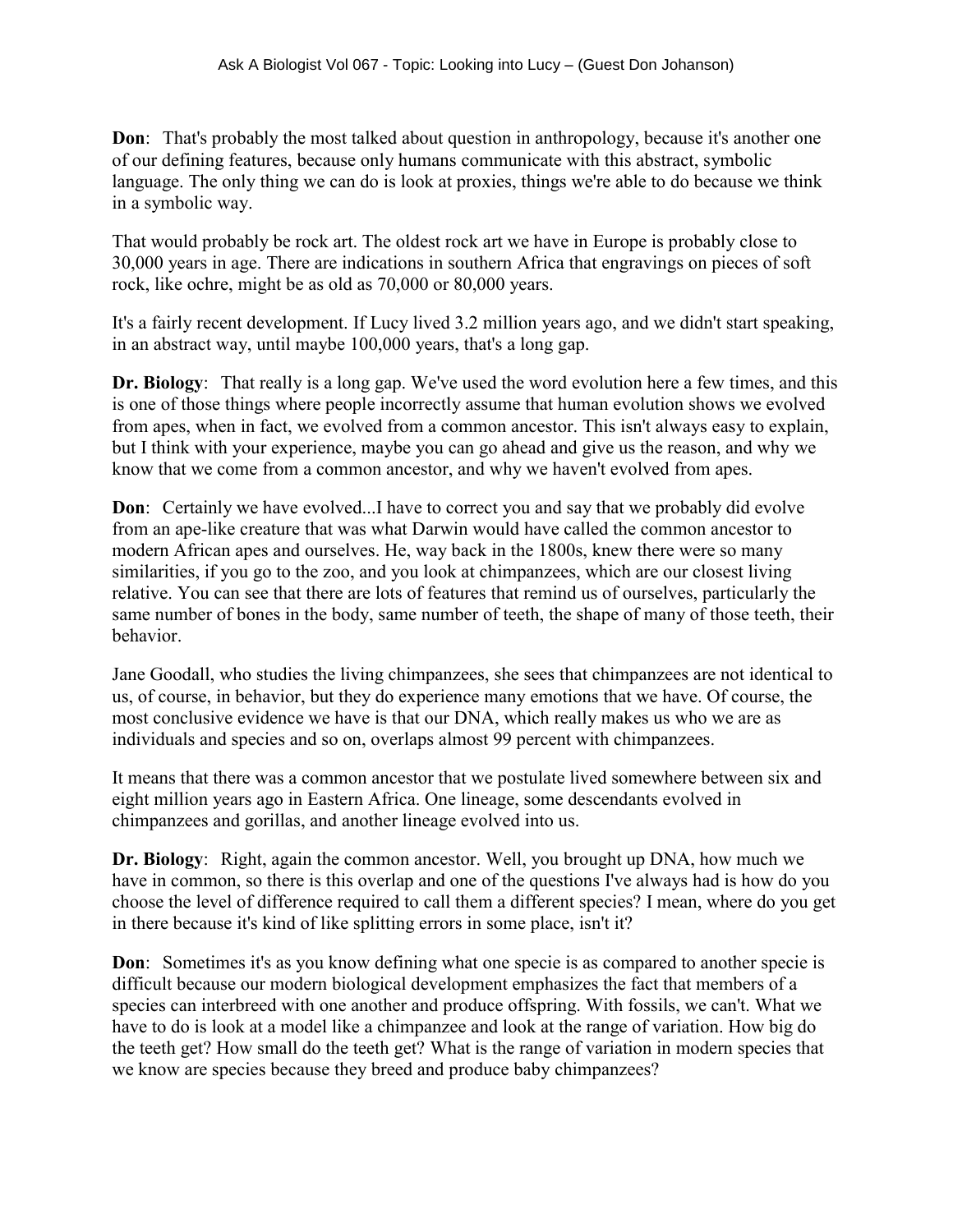We use that as a ruler to measure the coherency or the definition of a species. In the case of Lucy species which is a tongue twister, "Australopithecus afarensis." Australopithecus is actually a Latin and Greek means "southern ape," which is a bit of a misnomer and afarensis after the region where she was found. She has a great deal of variation within that species but it doesn't extend beyond the range of variation we see in modern species.

**Dr. Biology**: Have other important early human species has been found since Lucy?

**Don**: Yes. There is an immediate ancestor to Lucy which goes back to about 4.2 million years. There is another species back at 4.4 million and we're not sure if that's really on the tree that leads to us. There are some fossils that go back to about six million years but we don't know very much about them. We are getting closer to that common ancestor.

**Dr. Biology**: I want to go back to Lucy. A couple of things here and now, where are the bones of Lucy?

**Don**: I believe very strongly that we made these discoveries in a foreign country. We were a guest in Ethiopia. We were invited by the Ethiopian government and permitted to conduct this sort of research. Lucy and all of the other fossils, we've now have over 400 specimens of her species, all residing in the Ethiopian National Museum where they should. Scientist can go there and study these original specimens.

**Dr. Biology**: When I go over and visit the Institute of Human Origins, I get to see at least a cast of Lucy now, right?

**Don**: Exactly. We have made plaster replicas when the original bones where molded in rubber and then we made plaster casts. We have pretty accurate casts of those specimens in our labs.

**Dr. Biology**: Are there more than one of those around?

**Don**: Yes. I don't know how many there are but there are quite a number of them. There is one at the American Museum of Natural History in New York. There is one at the Smithsonian. There is one at the Field Museum in Chicago. There is one at the California Academy of Sciences. I believe there is one at the Science Center in Seattle and a number of other places for people to see.

**Dr. Biology**: One of the things that was intriguing to me because when I was doing some looking in to Lucy, one of the things I found is this first designation, "AL 288-1," but the name "Lucy" has its own neat little story.

**Don**: It does. AL means "Afar Locality." That was a 288 locality where we were collecting these bones. It was the first specimen we found at that locality. When we were celebrating her discovery in camp that evening under this beautiful African starry night, we were listening to a Beatles' tape and "Lucy in the Sky with Diamonds" was playing. Someone on the expedition, she said, "If you think the skeleton is a female, why don't you call her 'Lucy'?"

It really caught on. The next morning, we were out back looking for more of Lucy's skull, more of Lucy's arm and she's become a household word these days.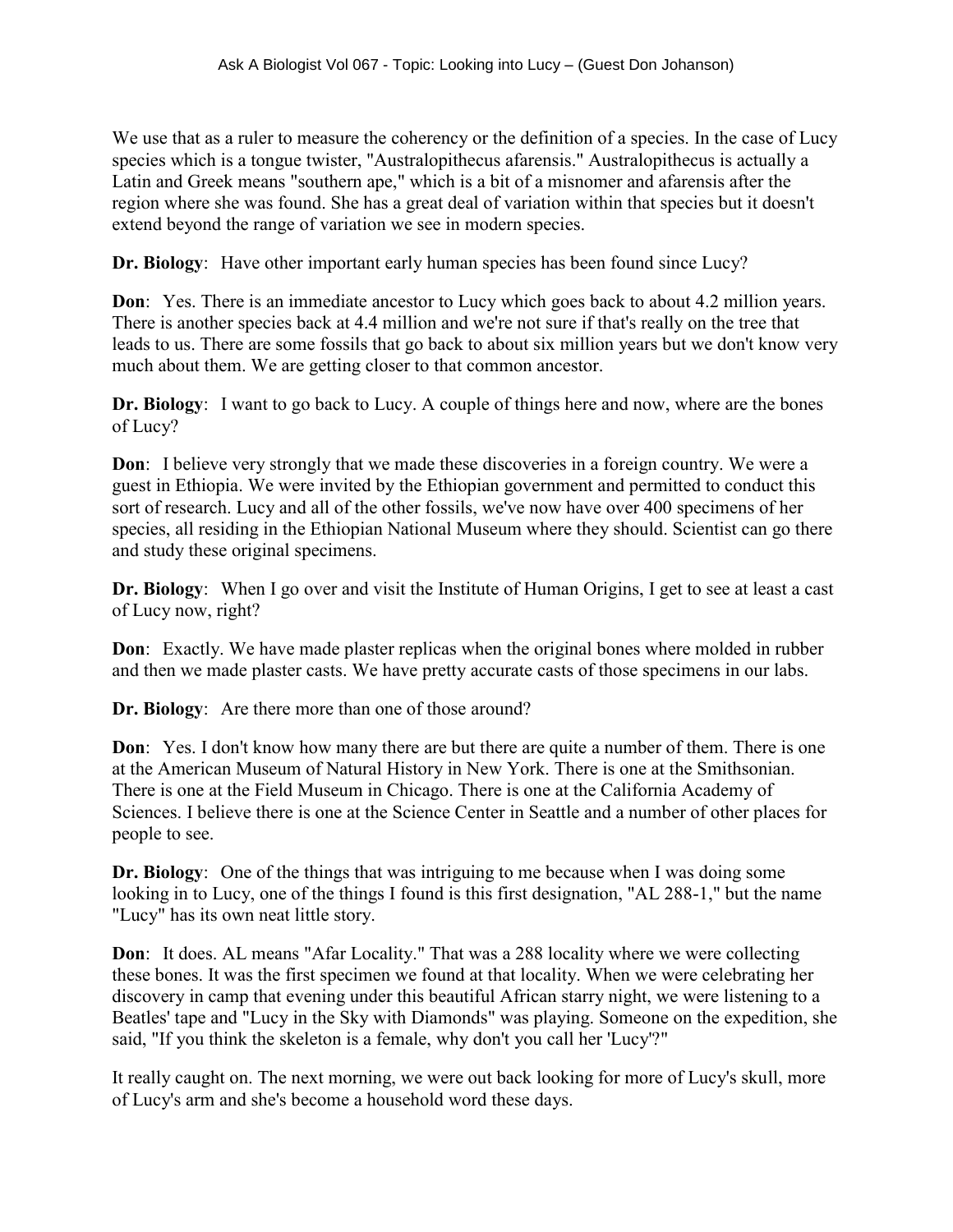**Dr. Biology**: Do any of the Beatles know this story?

**Don**: I don't know. I've never met one of the Beatles.

**Dr. Biology**: I have a couple other side bits and these are just kind of like you say "Tomato" and I say "Tomato." Is it Neanderthal or Neanderthal?

**Don**: Well, we're Americans and we can say "the" and "think" and "kitchen sink" but if we were German, we would not be able to say "TH" sound. If you were speaking to a Native German speaker, he would not be able to make the difference between "sink" and "think." "I'm sinking" could be "I'm sinking in the water" or "I'm thinking in my mind." The real way to say it because it was originally named after a German valley, the Neander Valley, is Neanderthal.

**Dr. Biology**: Another one is hominid and hominin. Can we talk a little bit about those?

**Don**: Well, it's really how one classifies the relationships between the various primates. We are primates which includes humans, apes, monkeys and little funny things called "prosimians" like lemurs. Different people have their own classificatory schemes. Since we are so closely related to chimpanzees, they are sometimes called "hominids" meaning that they are sort of at a lower level in the classification when they're chimps, and we would be hominins but I still generally use the word "hominid."

As you know, Linnaeus came up with this classification and it's at the family level.

**Dr. Biology**: Right. It's actually a story we have on "Ask A Biologist" a nice piece about taxonomy.

**Don**: Yes.

**Dr. Biology**: Some people claim that humans are no longer evolving because we've removed a lot of the evolutionary pressures we used to have with modern medicine. What do you think about that?

**Don**: Well, certainly, culture and modern medicine are important buffer against natural influences but every time we have a union of an egg and a sperm, there is a new mixture of genes that's unique. Everybody is incredibly unique from one another. Evolution meaning "really change" continues to happen. We see some obvious examples like some mutations that have happened that have caused dramatic evolution in modern humans.

Some of the people who inherit a particular gene, they have a complete defense against malaria. Others who don't have those genes suffer from malaria and die. Evolution certainly is still going on in a way that is probably a little less natural selection and more artificial selection as we look at it.

**Dr. Biology**: On Ask A Biologist, one of the things we do is ask three questions of all our guest, so we're going to dive right in. When did you first know you wanted to be an anthropologist or if you really knew, you wanted to be a paleo...Anthropologist that's good too.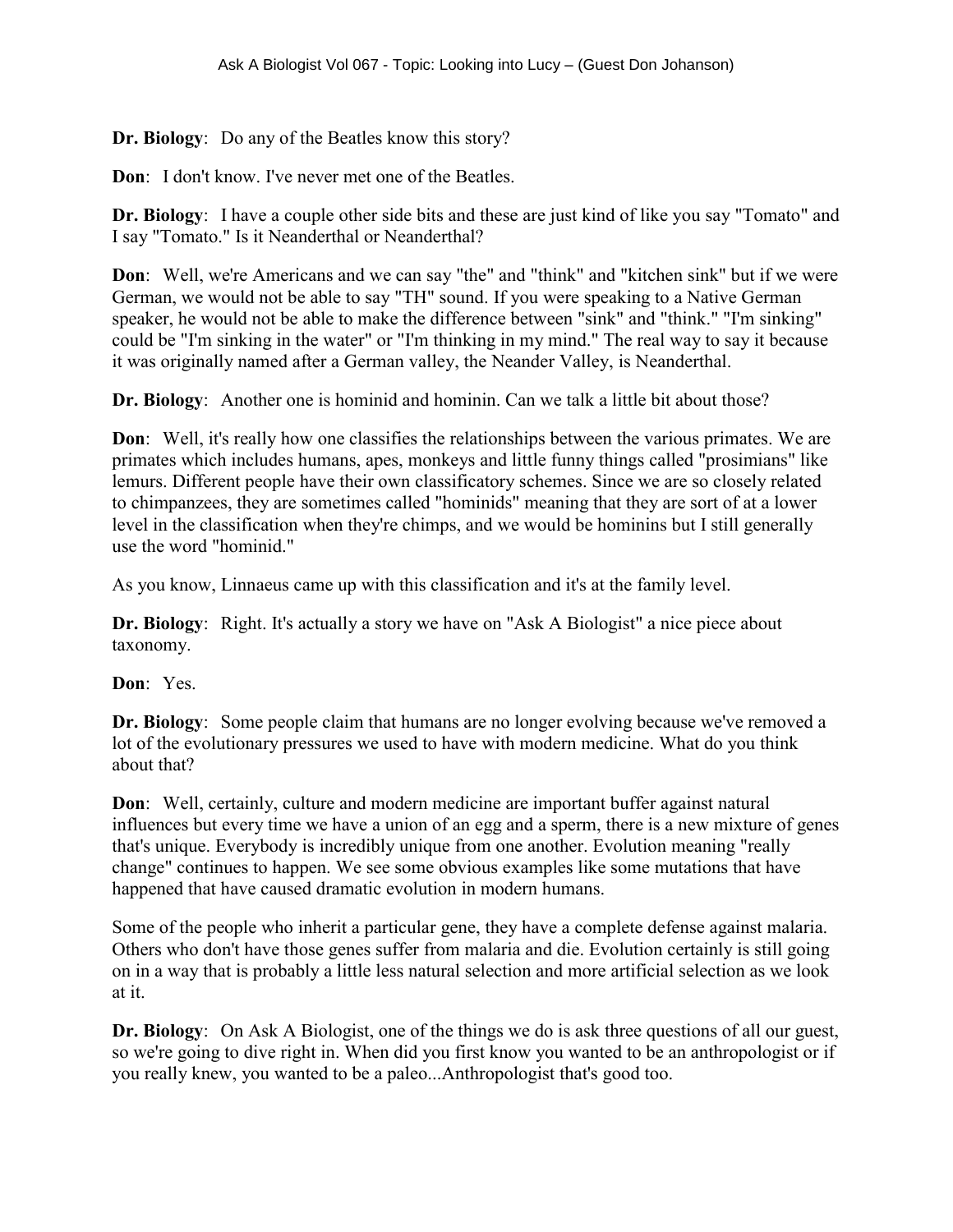**Don**: Well I knew I wanted to be an anthropologist but I think when I knew that the word paleoanthropologist hadn't been coined yet. I was about 13-years-old and had access to a library of anthropology because of a mentor who was mentoring me when I was a young boy. My father died when I was two and I meet this man and he was an anthropologist and having the opportunity to peruse his library I was drawn to the section on biology. Because I loved to go out and collect salamanders and collect butterflies and watch the rabbits and try to identify plants and things like that.

I read a book which was called Mans Place In Nature and it was all about Darwin's ideal that we were closely related to the apes and that there was a common ancestor and that common ancestor would probably be found in Africa and that was a incredibly fascinating ideal to me. That we shared a evolutionary history with the modern African apes and the more I read about it, he pointed me to a number of other books and pictures of these early human ancestors the more interested I became.

I wanted to immolate him because he was an anthropologist who worked in Africa. Which is a very exciting place, captured by imagination and majored in anthropology as a undergraduate at the University of Illinois and for a PhD at the University of Chicago.

**Dr. Biology**: Very good, so we know why you wanted to become one but now I'm going to take it all away and I also know that you like to write which is very common. I'm going to take the writing away from you and any writing books and things like that. If you were not an anthropologist if you couldn't do that, What would you do and what would you be?

**Don**: Well, that is a difficult question. I was very good at chemistry and physics in high school and I actually started as a chemistry major. Chemistry did not continue to capture my imagination as an undergraduate but things like astronomy just blew my mind. I thought astronomy was just as interesting or even more interesting than anthropology and I think if I where to start it all over and do something else I wouldn't mind being an astronomer.

**Dr. Biology**: Oh, OK. That exploring of outer space...

**Don**: I had a telescope when I was 13-years-old with my newspaper money and went out at night and mapped the constellations and the craters on the moon and was very interested in astronomy.

**Dr. Biology**: You know its interested because I had one too. Actually mind I got when I was in sixth grade, it was mailed to me from my father was out of the country at the time and the post office was at least a mile away from the house or more and I went there not thinking about this. To get this giant box that I had to drag all the way home and I still have it to day and I still you it.

OK we know how you got to where you and we know what you might switch to if you had to. What advice would you have for a young anthropologist or perhaps someone who wants to move into the world of anthropology from their current job.

**Don**: Well, I have sort of a general bit of advice for, especially the younger people listening that it's really important the earlier you develop a great passion for something and I think that it's that side that's so important. I was so passionate about anthropology and had very few opportunities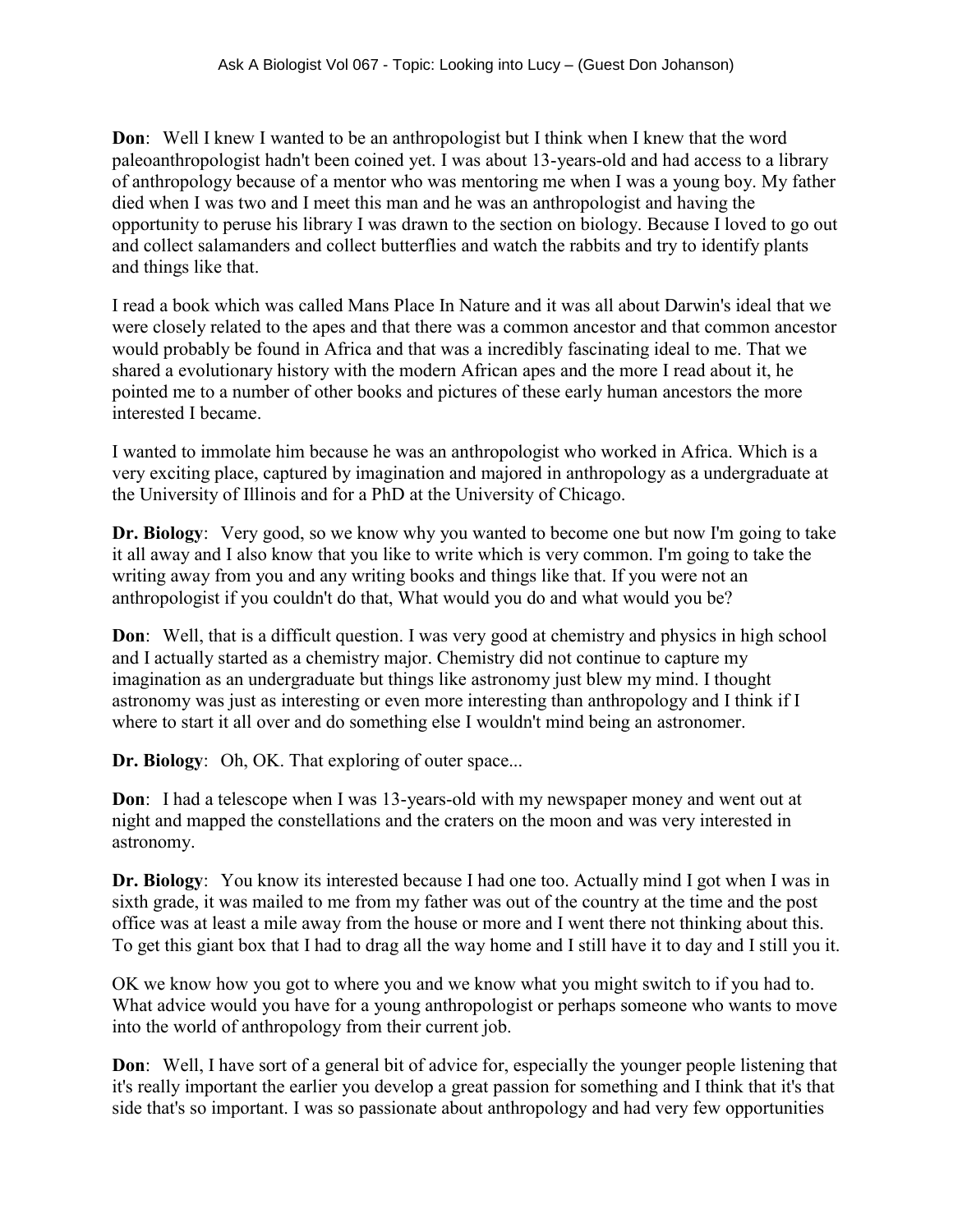to really get to Africa that I had to be proactive and go out and sell myself to an anthropologist. Clark Howl who was at the University of Chicago became my professor and toke me to African for the first time in 1970.

There's still ample opportunity for anthropologist to work in the field and especially in the laboratory. I think the best advice for someone who would like to be an anthropologist is take as much biology as you can. Study as much as you can about genetics'. Study as much as you can about how the body works and if you're going to do field work maybe even minor in something like geology.

**Dr. Biology**: When you were talking about you had your mentor, I wish there were more mentors around. So your mentor all the way through college or...

**Don**: My mentors name was Paul Laser and he was a German anthropologist. So I had to learn German as an undergraduate so I could talk to him. He spoke perfect English but it was wonderful to speak to him in his native language and he lived to see my discovery of Lucy. I brought it to him and showed him the actually skeleton and he lived until the late1980s so he saw a great deal of my career. And it was very rewarding for him to see that all the mentoring he had done had produced something as wonder as the fossils I found.

**Dr. Biology**: You talked a lot about Africa. It's like the place to be at least for the paleoanthropologist but do you have to go to Africa to do that or are there other places in the world that are hot spots as well?

**Don**: Well certainly Africa is where the earliest humans appeared. It's where the earliest upright walkers appeared, its where the oldest stone tools...Said about 2.6 million have been found. Its where we develop bodies like we have today, modern proportions. It's where the brain first grew big and it where we evolved as Homo sapiens, as supposedly thinking men. And we moved out of Africa in our present form probably about 50 to 60 thousand years ago and that is an event that is not thoroughly understood.

New discovers are being made particularly in the middle east but also in the far east as well as Europe and one can study in Europe, in the middle east, south east Asia. There are a number of other places and of course if you're interested in much more recent events.

An intriguing question that anthropologist and Archeologist talk about and debate is when did people first get into North America and we think that's probably around 18 thousand years about maybe as much as 25 thousand years ago. But there's still a great deal that can be don't right here in the United States.

**Dr. Biology**: Well Don thank you very much for visiting with me.

**Don**: Well thank you it's been a real pleasure.

**Dr. Biology**: You've been listing to Ask a Biologist and my guest has been Don Johanson a professor in the School of Human Evolution and Social Change and the founding director of the Institute of Human Origins. Those of you who might want to explore this topic further will want to visit the Becoming Human website that was developed by the Institute of Human Origins.